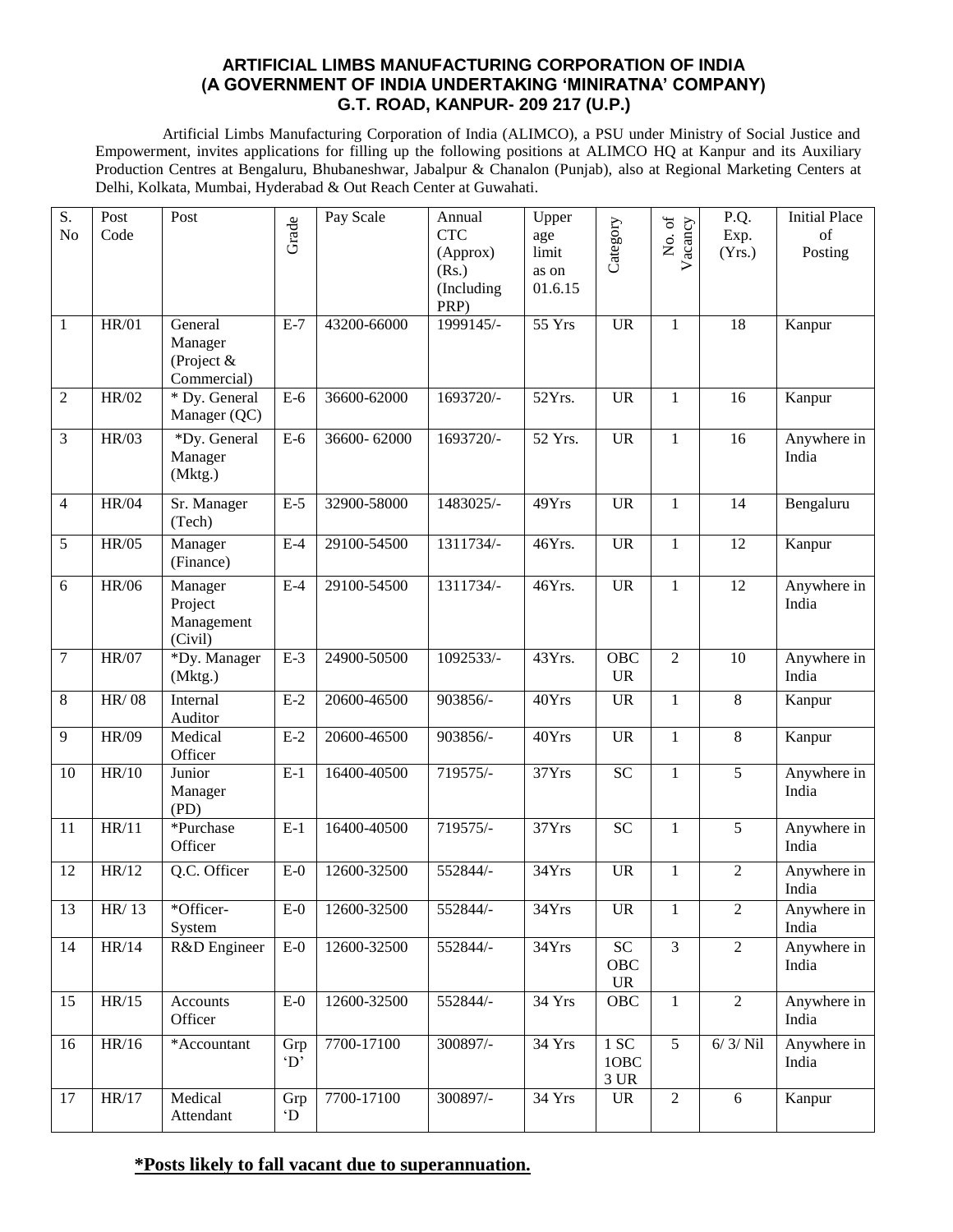## **QUALIFICATION, EXPERIENCE AND JOB SPECIFICATION**

# **1. General Manager (Project & Commercial)**

#### **Qualification:**

A recognized engineering degree in Mechanical / Electrical/Electronics/ Civil with minimum 55% marks (Desirable 60%). Masters Degree in any engineering discipline or PG Degree/ PG Diploma with specialization in Projects Management / Contract Management / Materials / Marketing/ TQM or other management discipline.

## **Experience:**

A minimum 18 years post qualification experience in Public Sector Undertaking or Reputed Private / Manufacturing Sector in projects /production/ materials Management with eight years at senior management capacity. Should have worked in immediate lower scale for at least 02 years. Experience in making estimates, project planning, execution and management techniques such as PERT / CPM is essential. Candidate should be able to handle large scale projects independently, make executable plans, analyze critical activities and offer viable solutions. Knowledge in manufacturing process, Production, supply chain management, inventory control, logistic management, research and development of rehabilitation aids and appliances would be preferred. Adequate knowledge of purchase procedures of PSUs, SCM, logistics management, CRM etc. Sound knowledge of import and export is essential. Candidates having exposure in handling turn key projects of sizeable value of engineering industry will be preferred.

## **2. Dy. General Manager (Quality Control)**

## **Qualification:**

Full time Bachelors Degree in Mechanical / Production Engineering from recognized university with minimum 55% marks. Post Graduate qualification in Metrology /Instrumentation/ Material Testing / SQC (Statistical Quality Control) will be preferred.

## **Experience:**

A minimum 16 years post qualification experience in Public Sector Undertaking or reputed Private / Manufacturing Sector. Experience in quality control department / testing laboratories dealing in mass production of engineering products with six years experience in special test set ups/rigs and testing of prototypes in senior capacity. Should have worked in immediate lower scale for at least 02 years.

Candidate should have thorough knowledge and experience of calibration, inspection procedures, test methods and equipment, testing codes, writing of inspection reports. Knowledge & experience of TQM , Analytical techniques like –7 QC Tools ,SQC, TPM etc. Thorough knowledge and experience of various Chemical, Physical (both destructive and non-destructive), metallurgical tests, testing equipments, Standards i.e. IS, BS, ASTM etc inspection procedures and development of special test set-ups is desirable.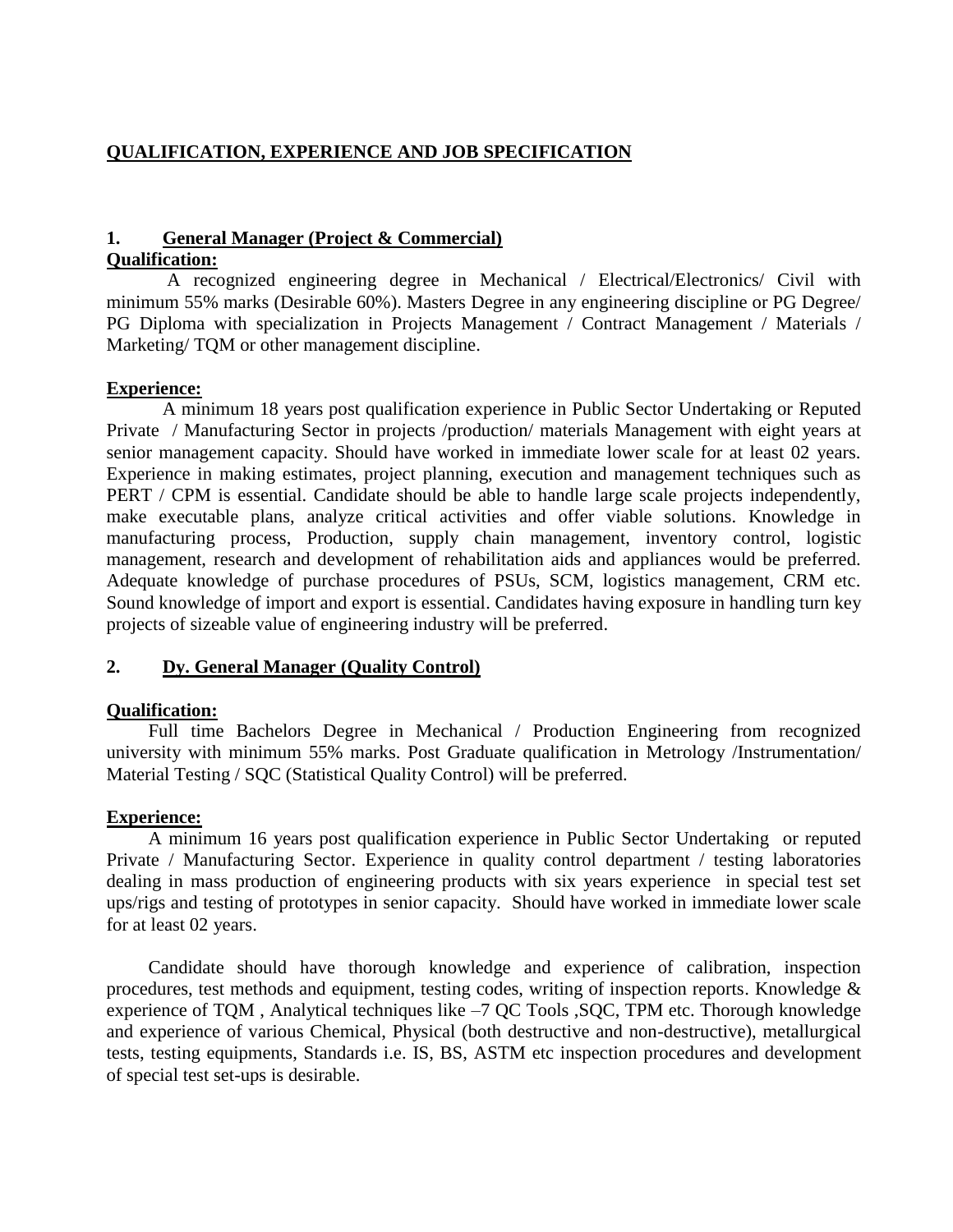## **3. Dy. General Manager (Marketing)**

## **Qualification:**

A recognized engineering degree with minimum 55% marks (Desirable 60%) with MBA/ PG Diploma with specialization in Marketing discipline.

## **Experience:**

A minimum 16 years post qualification experience in Govt. Department related to Disability/ Rehabilitation /Public Sector Undertaking or Reputed Private Manufacturing Sector or organization which has large network base across the country in sales / marketing with six years at senior management capacity. Should have worked in immediate lower scale for at least 02 years. Knowledge of market development, market research activities, marketing techniques, market assessment and forecasting procedures is desirable. Knowledge and experience of Artificial Limbs and Rehabilitation Aids, event organizing skills, maintaining MIS on large domain, conversant with logistics will be preferred. Basic knowledge of Computer is essential.

## **4. Senior Manager (Technical)**

## **Qualification:**

A recognized engineering degree in Mechanical / Production / Manufacturing with minimum 55% marks (Desirable 60%). Masters Degree in any engineering discipline or PG Degree/ PG Diploma with specialization in Materials / Marketing/ TQM or other management discipline.

## **Experience:**

A minimum 14 years post qualification experience in Public Sector Undertaking or Reputed Private / Manufacturing Sector /multi product engineering industry with four years at senior management capacity in production / rehabilitation engineering. Should have worked in immediate lower scale for at least 02 years. Candidate should have experience in manufacturing process, marketing, State-of-the-Art techniques of Production, manufacturing process, supply chain management, inventory control, logistic management, research and development of rehabilitation aids and appliances. Excellent management, interpersonal and team work skills and communication abilities at all levels.

## **5. Manager (Finance)**

## **Qualification:**

Passed Final Examination of Institute of Chartered Accountants / Institute of Cost Accountants of India

## **Experience:**

A minimum 12 years post qualification experience in Public Sector Undertaking or Reputed Private / Manufacturing Sector in finance & Accounts with two years at Departmental Head position handling Finance, Taxes, Balance Sheet and other function .Those working in PSU/Govt. should have worked in immediate lower scale for at least 02 years. The position requires the candidate to have thorough knowledge of General Accounting, Corporate Book Keeping, Revised Schedule VI and Chart of Accounts, Taxation, Pay Roll, Revenue Billing, Cost Accounting, Budget preparation, Stores Accounting and Sales Accounting. He shall be required to be conversant with statutory compliances, labour laws, CVC, DPE, CAG guidelines, secretarial laws as he would be a part of Tender Recommendation Committee. He should independently finalize the Balance Sheet after consolidation and should have the ability to monitor maintenance of Cost Records.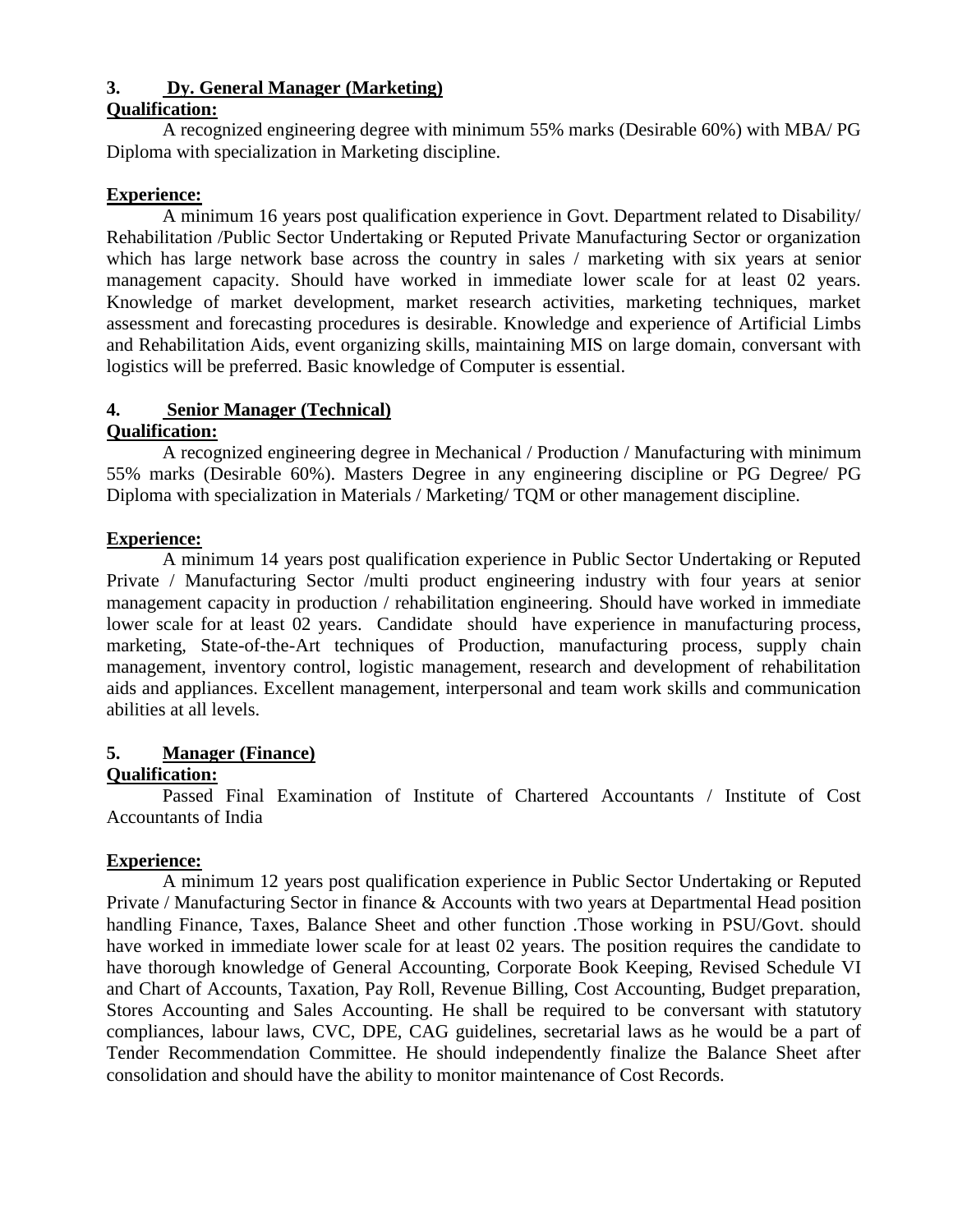## **6. Manager Project Management (Civil)**

#### **Qualification:**

A recognized engineering degree in Civil with minimum 55% marks (Desirable 60%). Masters Degree in any engineering discipline or PG Degree/ PG Diploma with specialization in Projects Management / Contract Management / Materials Management.

## **Experience:**

A minimum 12 years post qualification experience in Public Sector Undertaking or Reputed Private / Manufacturing Sector in projects/ production/ materials department with two years should be in Projects execution and management including commercial expertise in senior capacity. Should have worked in immediate lower scale for at least 02 years. Candidate should have thorough knowledge and experience of modern Project Planning and management techniques such as PERT/CPM charts etc. Adequate knowledge of export import is desirable. Experience in BOQ & tender preparation & analysis will be preferred. Experience in coordination of audit activities, verification of Measurement Book & invoices and maintenance of records.

## **7. Dy. Manager (Marketing)**

## **Qualification:**

A recognized engineering degree with minimum 55% marks (Desirable 60%) with MBA/ PG Diploma with specialization in Marketing discipline.

## **Experience:**

A minimum 10 years post qualification experience in Govt. Department related to Disability/ Rehabilitation /Public Sector Undertaking or Reputed Private Manufacturing Sector or organization which has large network base across the country in sales / marketing. Should have worked in immediate lower scale for at least 02 years. Knowledge of market development, market research activities, marketing techniques, market assessment and forecasting procedures is desirable. Knowledge and experience of Artificial Limbs and Rehabilitation Aids, event organizing skills, maintaining MIS on large domain, convergence with logistics will be preferred. Basic knowledge of Computer is essential.

## **8. Internal Auditor**

## **Qualification:**

Passed Final Examination of Institute of Chartered Accountants / Institute of Cost Accountants of India

## **Experience:**

A minimum 08 years post qualification experience in Public Sector Undertaking or Reputed Private / Manufacturing Sector in the audit department. Those working in PSU/Govt. should have worked in immediate lower scale for at least 02 years. The candidates should have the ability to plan the audit on a monthly, quarterly and on annual basis covering all the aspects of internal control, checks and balances. The candidate should be conversant and should be capable of carrying out independent audit and suggest remedial measures and should be able to install Effective and Reliable Management Information System and e Performance Budgeting System and to assist and suggest to the top Management on all matters relating to market research, export promotion and publicity and also provide data for planning of production through futuristic market trends. The candidate should be able to review implementation of all policy matters and to review implementation of various Government Schemes. The candidate should have good knowledge and exposure to statutory compliances, labour laws, CVC, DPE, CAG guidelines, secretarial laws and should have sound knowledge of systems and its implementation.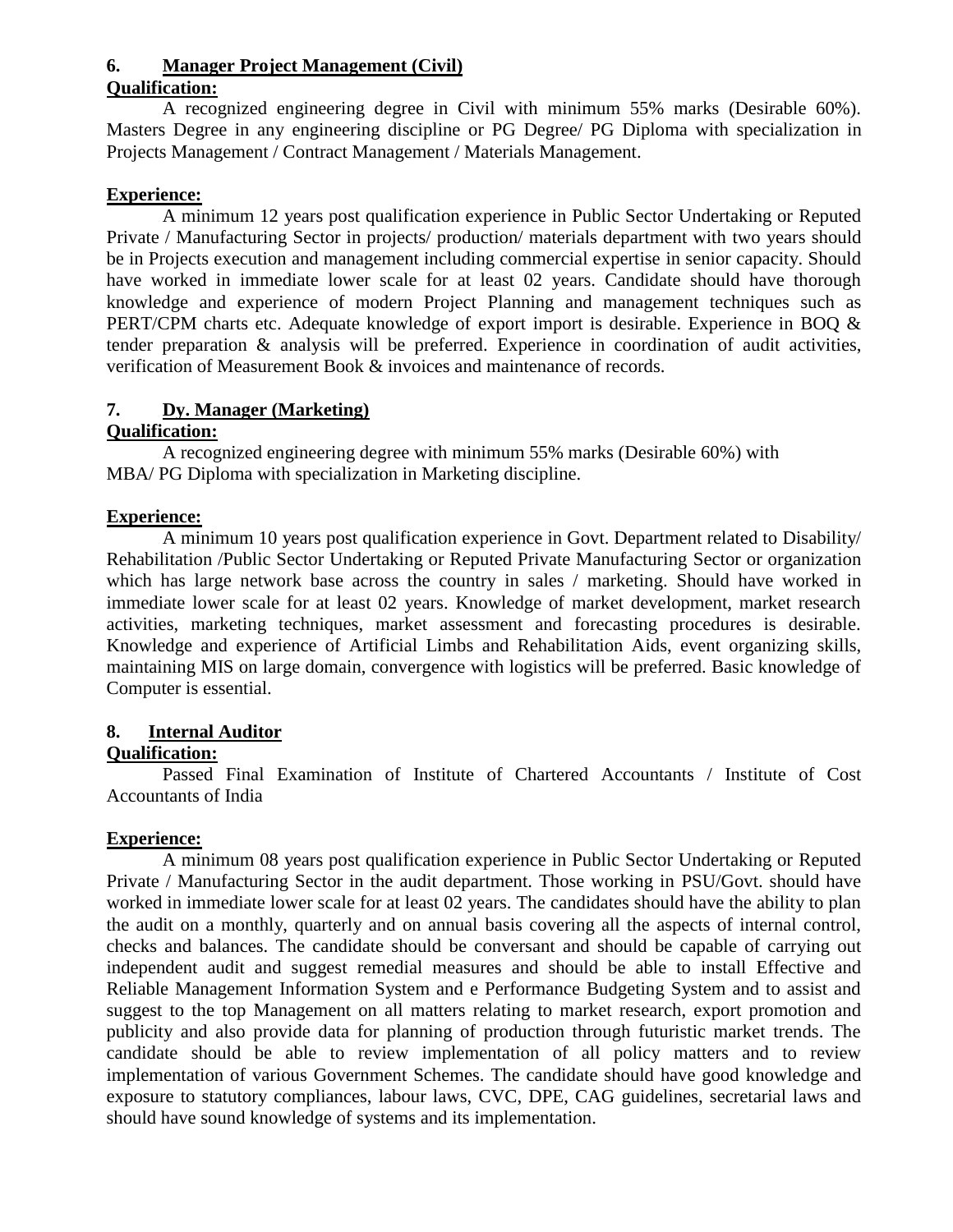## **9. Medical Officer**

#### **Qualification:**

Should be MBBS from a recognized Medical Institution. Degree in MS/MD is desirable.

## **Experience**

A minimum 08 years post qualification experience in Public Sector Undertaking or Reputed Private hospital. Experience in ICU / NICU / RCU / PICU / Emergency Medical Service Unit is preferable. Experience of attending to casualty/ industrial emergent cases arising from industrial accidents, injuries will be preferred.

## **10. Junior Manager (Production**)

## **Qualification:**

Full time Bachelors Degree in Mechanical / Production/ Manufacturing Engineering with 55% marks (desirable 60%) from recognized university.

## **Experience:**

A minimum 5 years post qualification experience in Public Sector Undertaking or Reputed Private / Manufacturing Sector in production / assembly shop/multi product engineering industry. Knowledge of CNC Machines, modern machine tools, manufacturing processes, tolerances, modern production management techniques, assembly line techniques etc is essential. Knowledge of labour law will be preferred.

## **11. Purchase Officer**

## **Qualification:**

Full time Bachelors Degree in Mechanical / Production Engineering with minimum 55% marks from recognized university. Diploma in materials management will be preferred.

## **Experience:**

A minimum 05 years post qualification experience in Public Sector Undertaking or Reputed Private / Manufacturing Sector in materials / purchase department. Knowledge in Materials Management, Supply Chain Management, Logistics Management, Procurement Planning, Inventory Control, Ware House Management, Process Enhancement, SCM, CRM, import and export procedures .

Experience in dealing with vendors for procurement of raw materials, semi finished/finished bought-out components, tools and stores. Should have adequate knowledge and experience of Purchase Procedures, Industrial Markets, Rate Contracts, Sales Tax Matters, Import Trade Control Procedures, Customs Formalities, Vendor Development Techniques etc. followed in the Public Sector, e-tendering process, preparation of tender documents, CSQ and placement of orders etc. Knowledge of GFR, DPE, CVC guidelines relating to procurement policies would be added advantage. Candidates with Good technical writing, documentation, and record keeping skills would be preferred.

# **12. R&D Engineer**

## **Qualification:**

Full time Engineering Degree in Mechanical / Electrical/ Electronics Engineering with minimum 55% marks (Desirable 60%). Masters Degree in Rehabilitation Engineering or Biomedical Engineering will be preferred.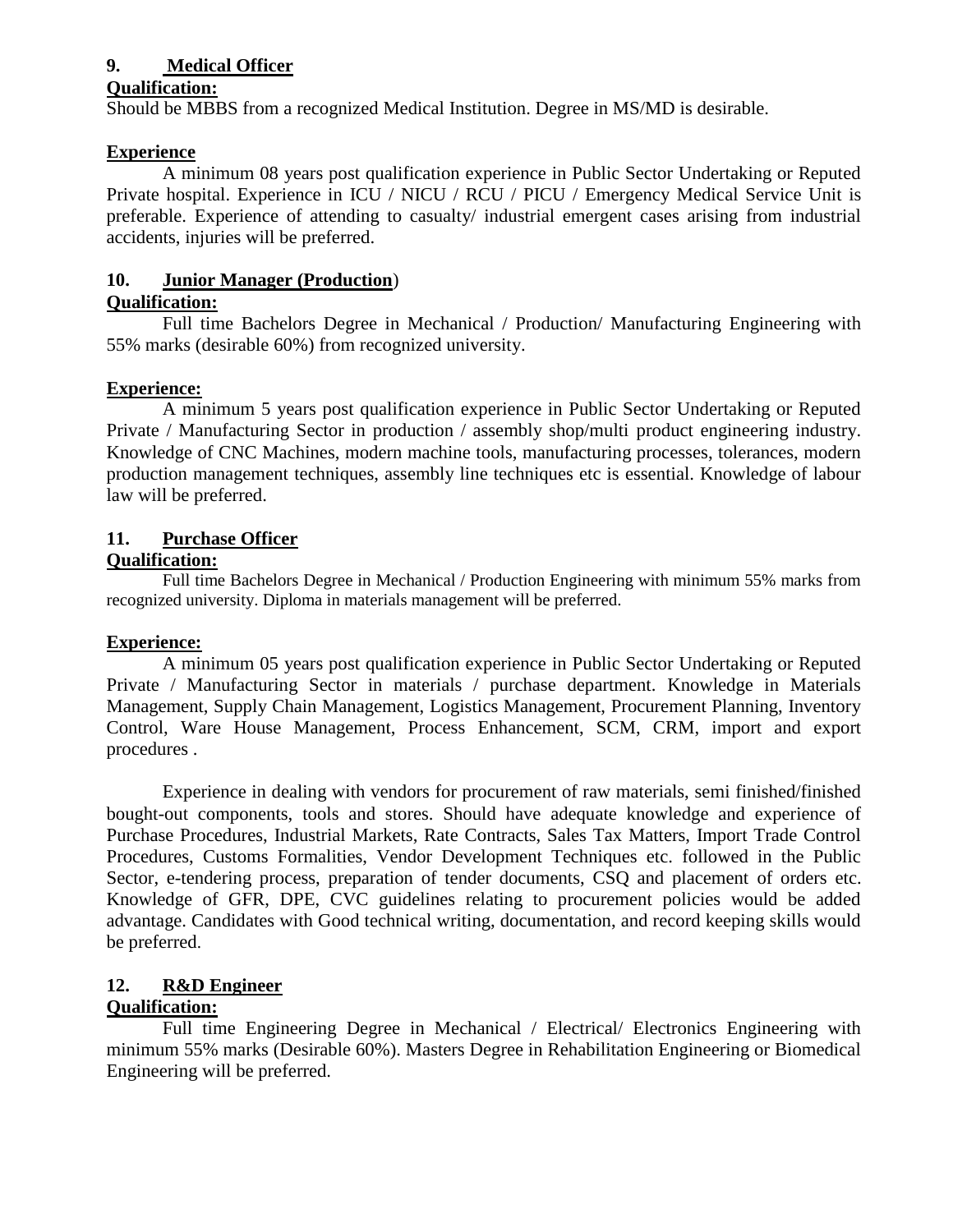#### **Experience:**

A minimum 2 years post qualification experience in Public Sector Undertaking or Reputed Private / Manufacturing Sector or research organization of repute . Should have sound knowledge of Rehabilitation Engineering, manufacturing techniques Assistive Technology, Gait Analysis, Orthopedic implants, applications of latest technology in the field of Assistive Devices etc., manufacturing of adaptive equipment / assistive devices for PwDs .Experience in dealing with development of drawings, material specifications and part lists along with knowledge of production equipment and tools is essential. Knowledge in design/ testing of prototype samples, conversion of drawing / design and manufacturing data into metric system as also IS Specification is essential.

## **13. QC Officer**

## **Qualification:**

Bachelors Degree in Mechanical / Production Engineering with 55% marks Minimum from recognized university. Post Graduate qualification in Metrology / Material Testing / SQC (Statistical Quality Control) will be preferred.

## **Experience:**

A minimum 2 years post qualification experience in Public Sector Undertaking or Reputed Private / Manufacturing Sector in Quality Control Department / testing laboratories is essential. Knowledge and experience of various Chemical, Physical (both destructive and nondestructive), metallurgical tests, chemical testing equipments & procedures, Standards i.e., IS , BS, ASTM etc. Candidate having knowledge of carrying out inspection and quality control of incoming materials finished products / calibration activities/ stage inspection in conformity to the specified standards and specifications, sampling for selecting items subjecting to acceptance tests & quality control standards and preparing test reports would be preferred.

## **14. Officer (System)**

## **Qualification:**

Full time B. Tech/ B.E preferably in Computer Science/ Information Technology / Software Engineering or M. Sc. (Computer Science) with minimum of 55% marks / MCA with 55% marks (60 % is desirable) from recognized University.

## **Experience:**

A minimum 2 years post qualification experience in Public Sector Undertaking or Reputed Private Sector in a relevant IT field preferably in Manufacturing Sector using RDBMS in an integrated OLTP/Real Time / ERP Application environment. Experience in VB, VB.NET and Dot NET Technologies, HTML, JAVA, web designing Tools and application software development using Oracle (RDBMS), Proficiency in D2K/ORACLE FORMS & REPORTS / SQL / PLSQL, working knowledge of enterprise Reporting Tools is desirable.

## **15. Accounts Officer**

## **Qualification:**

Passed Final examination of Institute of Chartered Accountants / Institute of Cost Accountants of India.

## **Experience:**

A minimum 02 years post qualification experience in Public Sector Undertaking or reputed Private / Manufacturing Sector in finance & Accounts department having experience of handling finance, Taxes, Balance Sheet and other function . Should have capacity in dealing matter related to General Accounting, Corporate Book Keeping, Taxation, Pay Roll, Revenue Billing, Purchase Finance, Debtors & Creditor analysis, Insurance, Banking and Reconciliation, TDS- Employees, Professional, Contractors, Cost compilation, Trust Accounting.. Knowledge of Revised Schedule VI,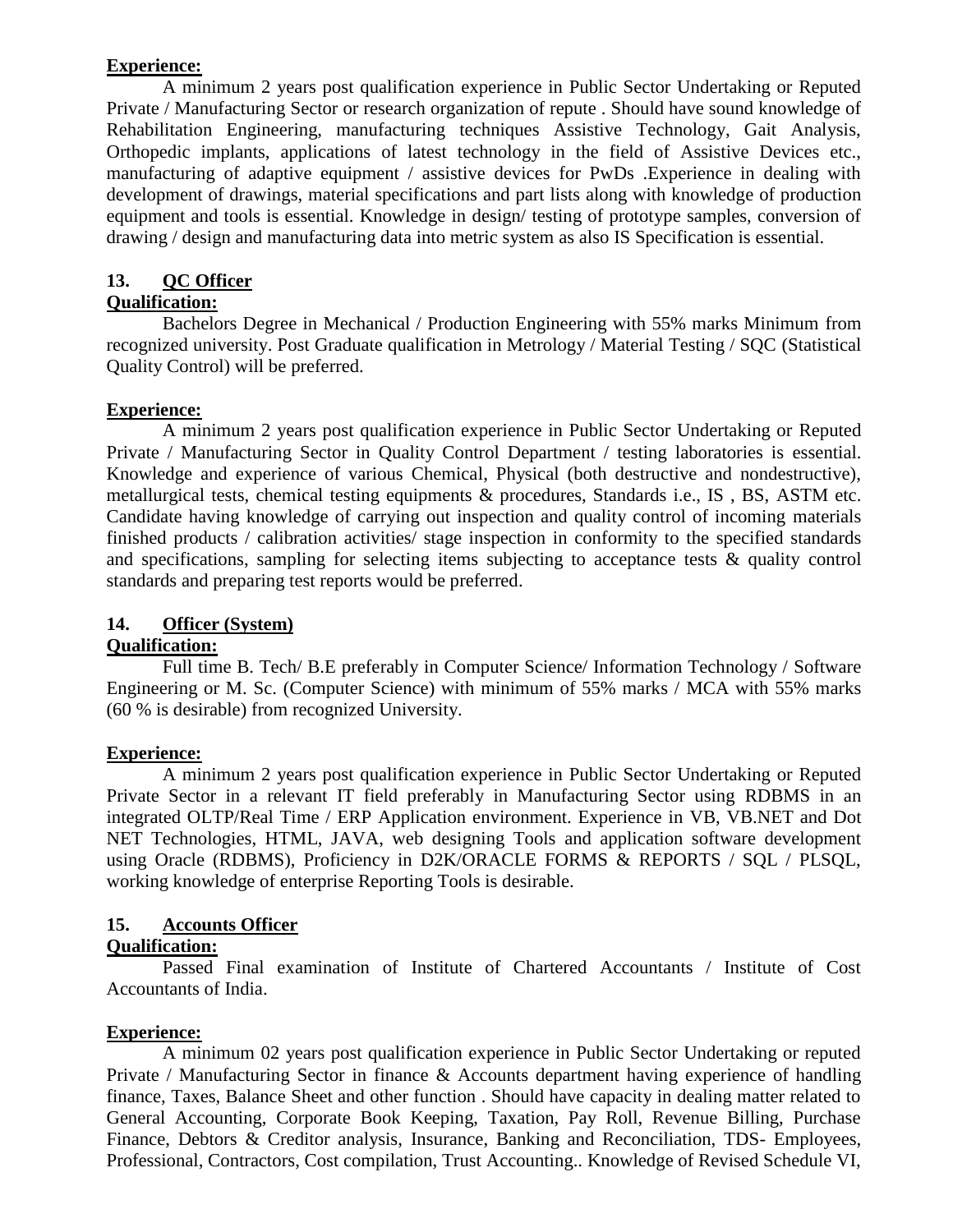Tax Laws, XBRL, IFRS, GST, DTC and exposure to statutory compliances, labour laws, CVC, DPE, CAG guidelines, secretarial laws would be preferred.

#### **16. Accountant**

#### **Qualification:**

Graduate in Commerce OR Inter Pass ICWA/CA, Final Pass ICWA/CA.

#### **Experience:**

Minimum 06 yrs experience in case of Commerce Graduate or 03 Yrs in case of Inter Pass ICWA/CA OR Nil experience in case of fresher ICWA/CA. Experience in Tally will be preferred. Candidate must have knowledge and experience in accounting functions with adequate knowledge of computer operations.

## **17. Medical Attendant**

#### **Qualification:**

Diploma in Nursing / Operation Theatre from recognized Medical Health Service.

## **Experience:**

A minimum 06 years post qualification experience in relevant field. Registration in Pharmacy Council of State/Centre is desirable.

\*\*\*

## **SELECTION PROCESS:**

Interview for Sl. No. 01 to15 and written test followed by Interview for Sl. No. 16 & 17.

## **RELAXATION**

Relaxations for SC / ST / OBC (Non-Creamy Layer) / PH (degree of disability 40% or above) candidates will be provided as per guidelines of Govt. of India

## **GENERAL CONDITIONS:**

- 1. The applicant must be citizen of India.
- 2. The candidate should not have exceeded the age limits as on  $1<sup>st</sup>$  June, 2015.
- 3. No age & percentage bar for Departmental candidates. Departmental candidates are those who are on the regular rolls of the Corporation.
- 4. The candidates having minimum adequate experience in multi-unit Public Sector Undertaking/Large Manufacturing Organisations of repute, will be preferred.
- 5. All the applicants should invariably have good computer and communication skills.
- 6. Persons working under Central/State Govt./Public Sector Undertaking/ Autonomous bodies should apply through proper channel. While forwarding the application it may be verified and certified by the controlling authority that the particulars furnished by the officer are correct and that no disciplinary / vigilance case is pending or contemplated against the officer. Integrity certificate and a statement of major / minor penalty imposed if any in past five years may also be sent along with all documents. The candidate may, however, send one advance copy of the application along with requisite enclosures and may produce NO OBJECTION CERTIFICATE at the time of interview, from their Employer.
- 7. The candidates are advised to give specific, correct, full information. In case it is detected at any stage that a candidate does not fulfill the eligibility criteria, his / her candidature shall be rejected / cancelled without assigning any reason, thereof. Similarly, even after joining, if it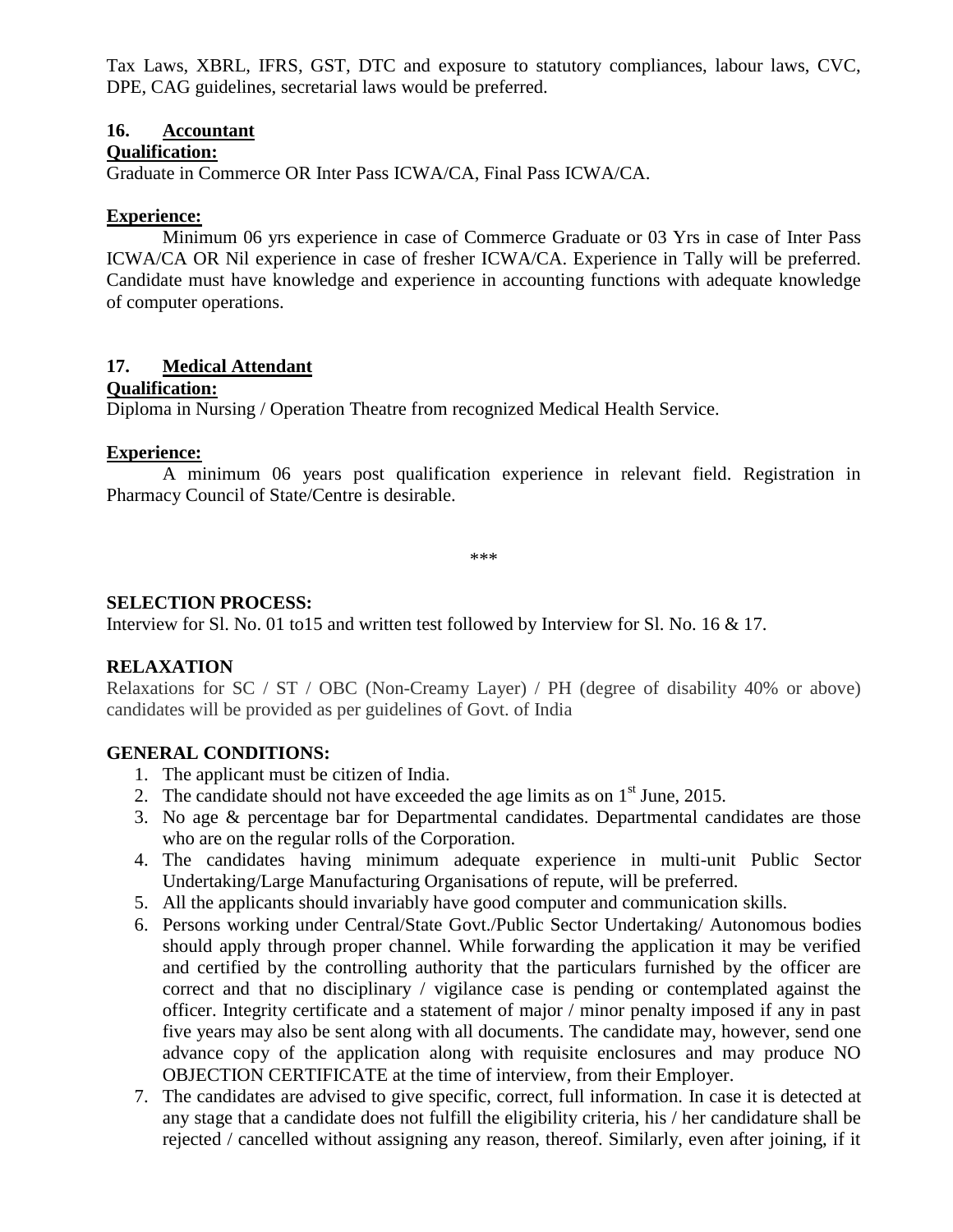is found that he/she has furnished any incorrect information or suppressed any material information, his/her services shall be summarily terminated.

- 8. The Management reserves the right to call suitable/short-listed candidates for test/interview.
- 9. The management reserves the right to consider candidates for lower posts / grade or not fill up any of the posts if no candidate is found suitable.
- 10. In case no suitable candidate is found, Management may consider for appointment of the candidate on contract basis relaxing age / qualification / experience, at a suitable remuneration to meet immediate requirement.
- 11. Management reserves the right to cancel candidature of any candidate / or cancel recruitment process of any aforesaid post without assigning any reason. Mere fulfillment of eligibility criteria dose not confer any right to be called for interview /selection.
- 12. Any legal proceedings in respect of any matter of claim or dispute arising out of this advertisement and / or an application in response thereto shall be subject to jurisdictions of Court at Kanpur Nagar only.
- 13. Candidates belonging to OBC category but not covered under 'Non-creamy layer' should indicate their category as 'General'.
- 14. The candidates called for the Interview will be reimbursed return rail / bus fare by shortest route on production of proof of journey from their present address to the place of interview as per the rules of the Corporation. No TA will be paid to any candidate for appearing in the written examination.
- 15. Candidates should carefully fill up all details in the application form especially the Category (SC/ST/OBC-NCL/PH) for which required documentary proof need to be attached with the application. If later found that such a statement/ certificate is false, the candidate will be liable for suitable action including termination and prosecution.
- 16. Appointment to the post will be subject to being found medically fit by the Chief Medical Officer as per the prescribed Health Standards.
- 17. Management may consider appointments on deputation basis if eligible candidates are found suitable. However, the deputation period in respect of employee appointed on deputation from Central/State Govt. Deptt. or PSUs shall be for a period of three years.
- 18. In addition to basic pay the selected candidate would be entitled for DA, HRA, perks (50% of basic) and other benefits like PF contribution of 12%, Pension Scheme, hospitalization facilities, Post Retirement Medical Scheme under Medical Rules, Gratuity, Earned leave and casual leave as per the rules of the Corporation and PRP is likely to be implemented on receipt approval of administrative Ministry.
- 19. Depending upon the place of posting the candidates with knowledge of local regional languages would be preferred. Refund of application fee in case management decides to cancel the process of recruitment of any post for any reason.
- 20. ALIMCO shall not be responsible for any postal delay / loss in transit in submission of documents with in specified time. Applications received after due date will neither be entertained nor returned. Incomplete applications will summarily be rejected.
- 21. The Corporation reserves the right to maintain panel to fill up the future vacancies.
- 22. Though place of posting will be as indicated in this advertisement, the candidates are transferable anywhere in India including initial posting.
- 23. Any modifications / amendments in the advertisement will be given in ALIMCO website only i.e. www.alimco.in.
- 24. Important information regarding recruitment will be available in ALIMCO website www.alimco.in and as such, candidates are advised to visit the same frequently.